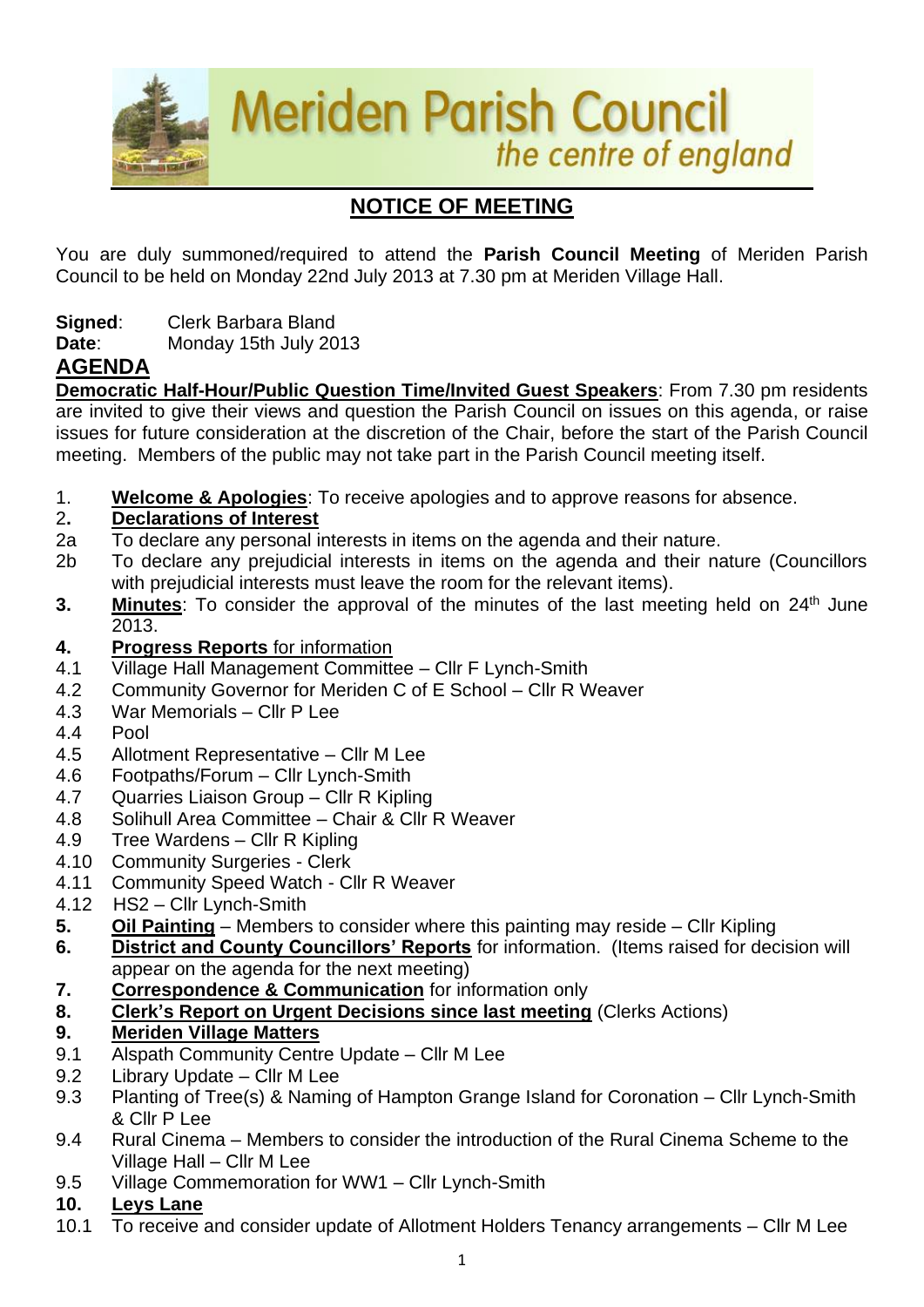10.2 To receive and consider update of Taylor Wimpey Development – Cllr M Lee

## **11. Meriden Sports Park**

- 11.1 To receive update Land Unit & non specialist works Cllr M Lee
- 11.2 To receive update on formation of Meriden Sports Park Management Company Cllr R **Weaver**
- 11.3 To approve Patrol Alarm proposal for CCTV maintenance visit and annual contract.
- **12. Parish Council Newsletter** Editorial Committee

## **12. Planning Matters**

- 12.1 To receive update and status on Neighbourhood Planning Applications
- 12.2 To receive update on Jephson Housing Association Cllr R Weaver/Clerk
- 12.3 Eaves Green Lane Update & Public Enquiry Cllr M Lee & Cllr R Weaver

### **13. Finance**

- 13.1 Approve delegated powers to Finance Committee for July payments w/c 29<sup>th</sup> July 2013.
- **14. Councillor's reports and items for future agenda**

Each Councillor is requested to use this opportunity to report minor matters of information not included elsewhere on the agenda and to raise items for future agendas. Councillors are respectively reminded that this is not an opportunity for debate or decision making.

#### **15. Date of Next Meeting**

The next Meeting will be held on Monday 19<sup>th</sup> August 2013 at 7.30pm. Venue: The Village Hall, Meriden

*Confidential Enclosure*

#### **16. To consider the exclusion of the public and press in the public interest for consideration of the following items:-**

No items for confidential enclosure.

## **THE PUBLIC AND PRESS ARE WELCOME TO ATTEND THE MEETING**